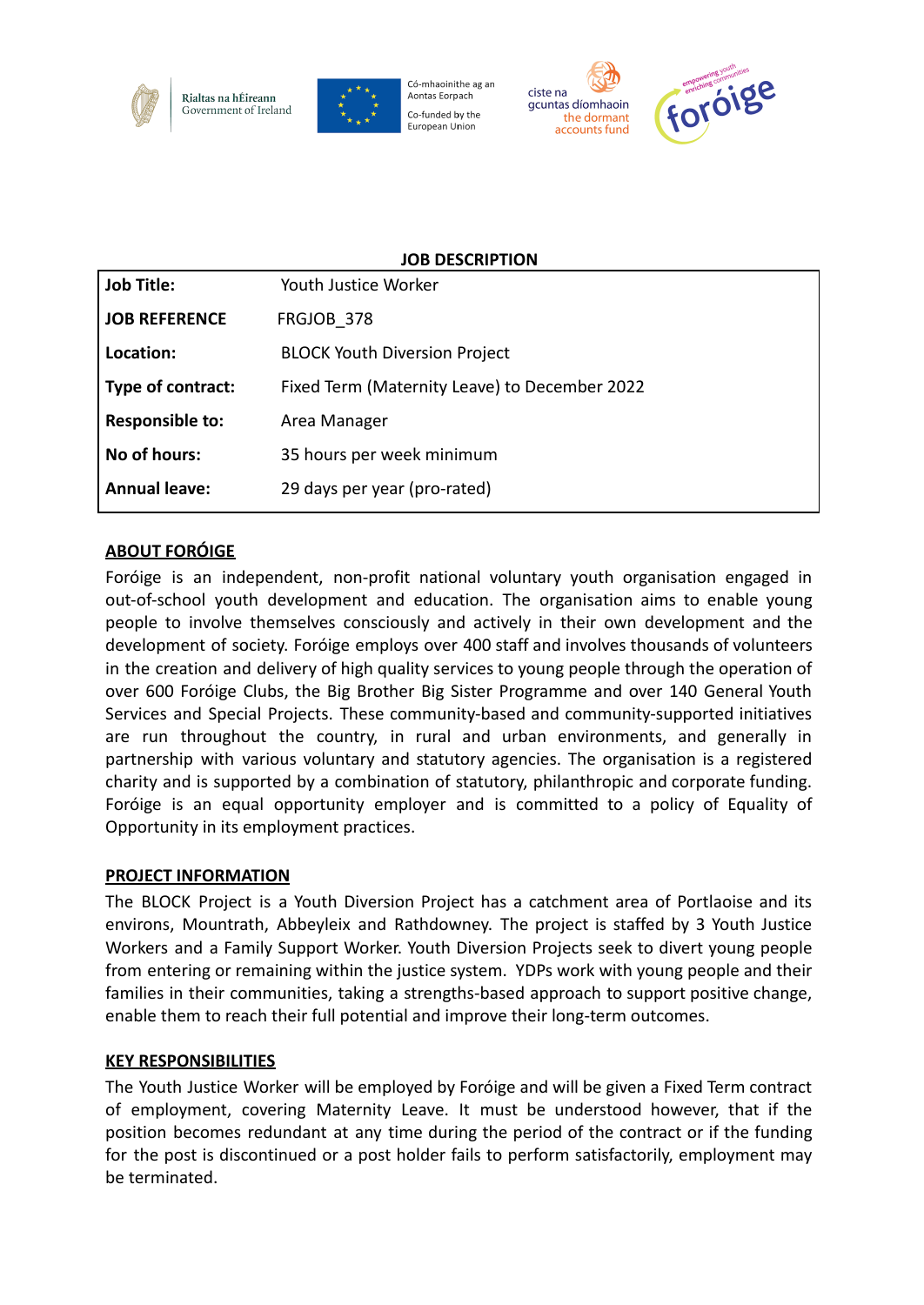The duties of the Youth Justice Worker, in carrying out any functions which may be involved in or arise out of the appointment, shall be as notified by the board of Foróige and/or its Chief Executive Officer from time to time. These duties will include:

- i) Assessing and responding to the needs of young people aged 12-17 years old in accordance with Foróige policy and procedure and Youth Diversion Project Operational Requirements.
- ii) Engaging targeted young people in a process of learning and development that will enable them to examine their own offending and to make positive lifestyle choices that will protect them from involvement in criminal, harmful or socially unacceptable behaviours
- iii) Identifying the needs of project participants and developing case plans to meet those needs.
- iv) Engaging with young people who have offended, or are at risk of offending, on both a one-to-one and group level.
- v) Designing, implementing and evaluating outcomes focused interventions for project participants.
- vi) Engaging with and supporting parents, guardians and family members to engage effectively with their young person to facilitate positive behaviour change.
- vii) Building and maintaining relationships with local stakeholders, particularly An Garda Síochána and other services engaged with young people in the catchment area.
- viii)Ensuring that the YDP is operating in accordance with the YDP Operational Requirements, YDP Assessment and Case Planning Guidelines and all other policies and guidelines set out by Foróige and IYJS.
- ix) Completing accurately and submitting on time any standard clerical procedure of expenses, quarterly performance reports, annual plan etc.
- x) Operating efficient office procedures in line with data protection act requirements e.g. filing, keeping records etc.
- xi) Attending committee and team meetings and preparing written reports as required by Management, Project Committee and Funders
- xii) Any such other relevant duties as the board of Foróige and/or the Chief Executive Officer or the nominee of the Chief Executive shall deem necessary for the effective implementation and the policy and programmes of Foróige and the BLOCK Youth Diversion Project.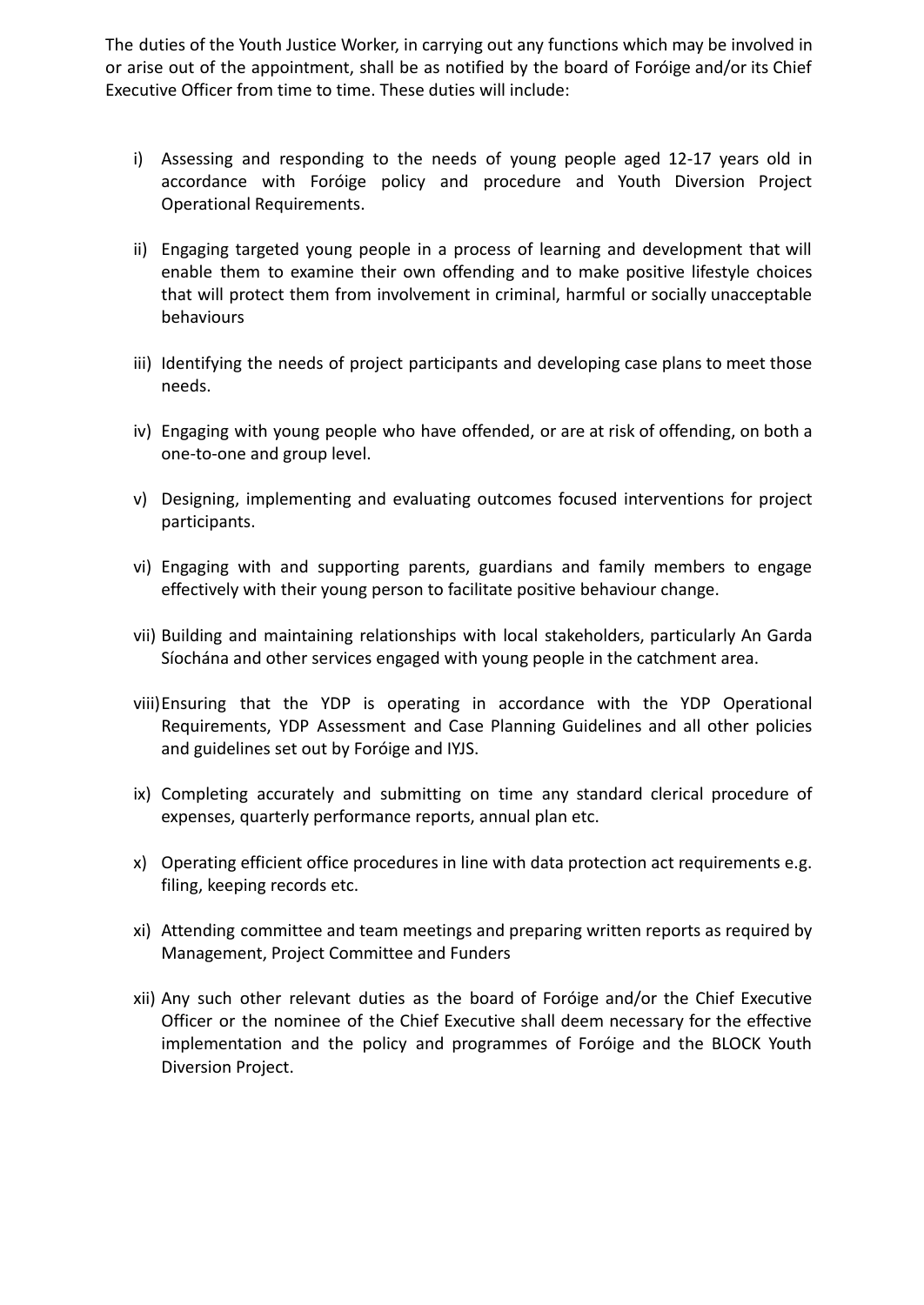## **PROFESSIONAL QUALIFICATIONS AND EXPERIENCE (E=essential; D=Desirable)**

Education to Degree standard preferably in Youth and Community / Justice / Social Science **(E)**

Access to car and full Irish driving licence **(E)**

Relevant paid or voluntary experience of working with young people **(D)**

Exposure and understanding of YDP work and of working with young people from minority ethnic groups **(D)**

## **PERSON SPECIFICATION** (All Essential requirements)

- Ability to build and maintain effective relationships with young people
- Good interpersonal skills, including ability to liaise with a wide range of contacts and build and maintain effective working relationships
- Excellent standards of accuracy and attention to detail
- Ability to be proactive, use own initiative and work effectively within a pressurised environment
- Positive and flexible approach to team working
- Good written communications skills, including ability to draft summary information and correspondence, good report writing skills
- Good computer skills, including Word processing, MS Access, Excel, Internet and PowerPoint

## **REQUIREMENTS OF ALL FORÓIGE STAFF** (All Essential requirements)

- Commitment to the purpose of Foróige and to work within the values, policies and procedures of the organisation
- To act consistently in a professional manner at all times
- To participate in regular supervision with your line manager
- Flexibility in relation to hours of work to meet the needs of the work. Work during unsocial hours may be required
- Identify training needs with your line manager and participate in training opportunities appropriate to the role
- To undertake other duties as may be requested by Chief Executive Officer of Foróige or their nominee from time to time

#### **ADDITIONAL CONSIDERATIONS FOR THE ROLE**

**Funding:** It must be understood that if the funding for the post is discontinued the post holder's contract may be terminated.

- **Medical:** The successful candidate will be required to complete a medical questionnaire / undergo a pre-employment medical.
- **Garda vetting:** As our work involves contact with young people, candidates under consideration for employment in Foróige will be subject to Garda vetting.
- **References:** The successful candidate will undergo 2 reference checks before commencing employment with Foróige.